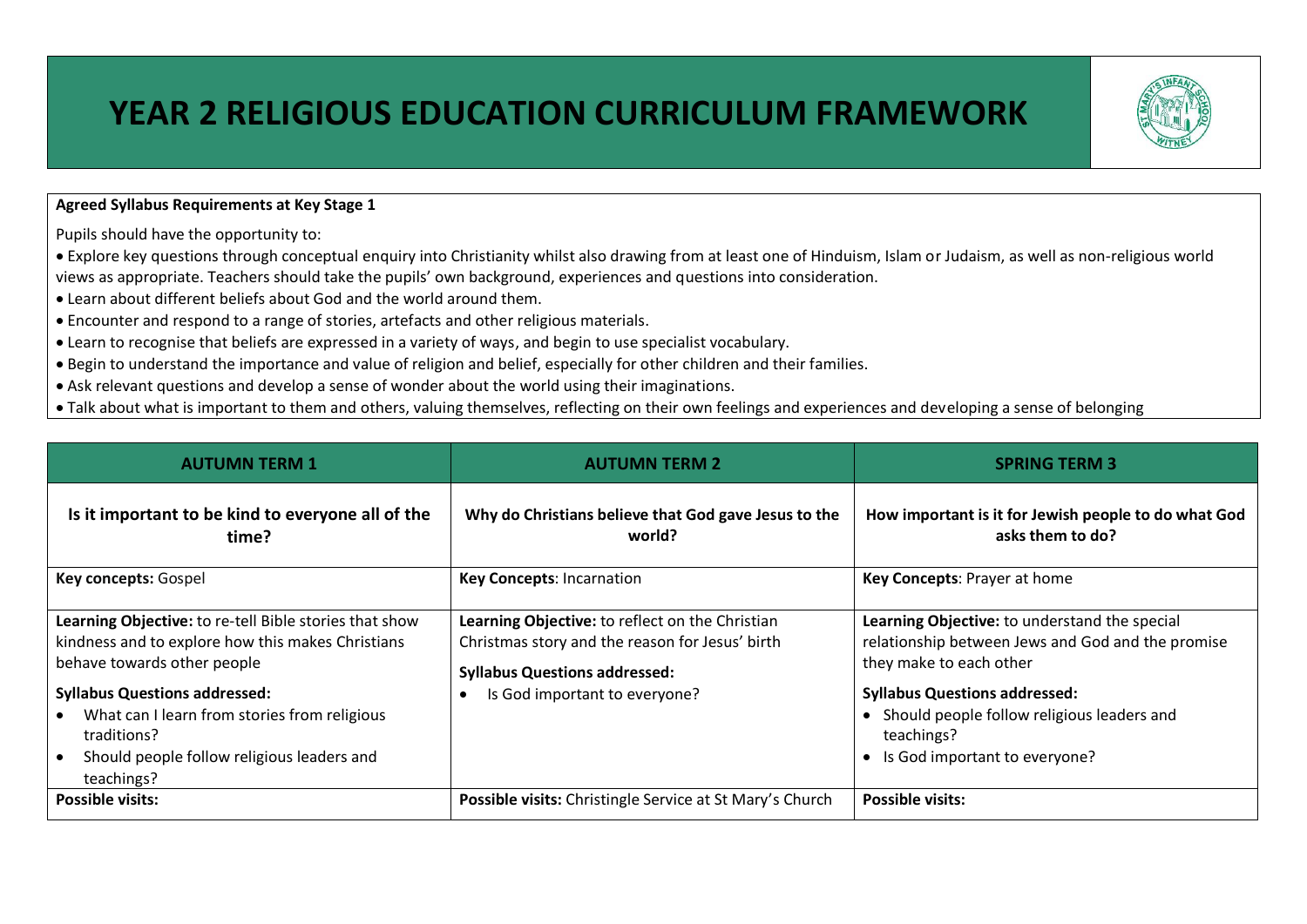| <b>SPRING TERM 4</b>                                                                                                                                                                                                                                               | <b>SUMMER TERM 5</b>                                                                                                                                                                                                                                                                | <b>SUMMER TERM 6</b>                                                                                                                                                                                                                                                                                                                                                   |  |
|--------------------------------------------------------------------------------------------------------------------------------------------------------------------------------------------------------------------------------------------------------------------|-------------------------------------------------------------------------------------------------------------------------------------------------------------------------------------------------------------------------------------------------------------------------------------|------------------------------------------------------------------------------------------------------------------------------------------------------------------------------------------------------------------------------------------------------------------------------------------------------------------------------------------------------------------------|--|
| How important is it to Christians that Jesus came<br>back to life after his crucifixion?                                                                                                                                                                           | How special is the relationship Jews have with<br>God?                                                                                                                                                                                                                              | What is the best way for people to show<br>commitment to God?<br>How do Humanists mark milestones in life?                                                                                                                                                                                                                                                             |  |
| <b>Key Concepts: Resurrection</b>                                                                                                                                                                                                                                  | <b>Key Concepts: Passover</b>                                                                                                                                                                                                                                                       | Key Concepts: Rites of passage and good works                                                                                                                                                                                                                                                                                                                          |  |
| Learning Objective: to re-tell the Easter story and<br>understand what Jesus resurrection means for<br>Christians<br><b>Syllabus Questions addressed:</b><br>• Is God important to everyone<br>• Are symbols better than words at expressing<br>religious beliefs? | Learning Objective: to understand how celebrating<br>Passover and keeping Kashrut (food laws) help Jews<br>show god they value their special relationship with him<br><b>Syllabus Questions addressed:</b><br>Who do I believe Lam?<br>Does it feel special to belong?<br>$\bullet$ | Learning Objective: to understand different ways that<br>Jews and Christians show their commitment to God<br><b>Syllabus Questions addressed:</b><br>Should people follow religious leaders and<br>teachings?<br>Is God important to everyone?<br>$\bullet$<br>Learning Objective: To understand that Humanists<br>have special ways to mark milestone moments in life |  |
| Possible visits: Easter Service at St Mary's Church                                                                                                                                                                                                                | <b>Possible visits:</b>                                                                                                                                                                                                                                                             | <b>Possible visits:</b> Visit to Synagogue<br>End of Year Service at St Mary's Church                                                                                                                                                                                                                                                                                  |  |

| <b>KEY STAGE 1 KNOWLEDGE, SKILLS AND UNDERSTANDING</b>                                                                                                                                                                                                                                                                                                                                                                    |                                                                                                                                                                                                                                                                                                                                                                                                                                                                                             |                                                                                                                                                                                                                                                                                                                                                                                                                                  |  |  |  |  |
|---------------------------------------------------------------------------------------------------------------------------------------------------------------------------------------------------------------------------------------------------------------------------------------------------------------------------------------------------------------------------------------------------------------------------|---------------------------------------------------------------------------------------------------------------------------------------------------------------------------------------------------------------------------------------------------------------------------------------------------------------------------------------------------------------------------------------------------------------------------------------------------------------------------------------------|----------------------------------------------------------------------------------------------------------------------------------------------------------------------------------------------------------------------------------------------------------------------------------------------------------------------------------------------------------------------------------------------------------------------------------|--|--|--|--|
| <b>Enquiry about the Nature of religion &amp; belief</b><br>Talk about signs and symbols that are important to<br>them and other people<br>Talk about the importance of story and the<br>questions that stories raise<br>Ask their own questions about God, special people,<br>places and occasions<br>Show respect for different beliefs and opinions<br>Use appropriate examples to support their ideas<br>and opinions | Knowledge and Understanding of Christianity<br>Recall and recognise the important stories of<br>Christianity - Creation, Christmas & Easter<br>Recall key Christian beliefs about Jesus and some of<br>the stories he told<br>Say something about how and why Christians care<br>for the world<br>Say something about how Christians demonstrate<br>their relationship with God e.g. through baptism<br>and celebrations<br>Use appropriate examples to support their ideas<br>and opinions | Knowledge and Understanding of Judaism<br>Recall stories about key figures from Judaism -<br>Moses & Abraham etc.<br>Say how stories are an inspiration for Jews<br>Recall the key features of the synagogue, Shabbat<br>and one other festival (Sukkot or Rosh Hashanah)<br>Say something about how and why Jewish people<br>$\bullet$<br>care for the world<br>Use appropriate examples to support their ideas<br>and opinions |  |  |  |  |
| Learning about religion                                                                                                                                                                                                                                                                                                                                                                                                   |                                                                                                                                                                                                                                                                                                                                                                                                                                                                                             | Learning from religion                                                                                                                                                                                                                                                                                                                                                                                                           |  |  |  |  |
| Pupils should be enabled to:                                                                                                                                                                                                                                                                                                                                                                                              |                                                                                                                                                                                                                                                                                                                                                                                                                                                                                             | Pupils should be enabled to:                                                                                                                                                                                                                                                                                                                                                                                                     |  |  |  |  |